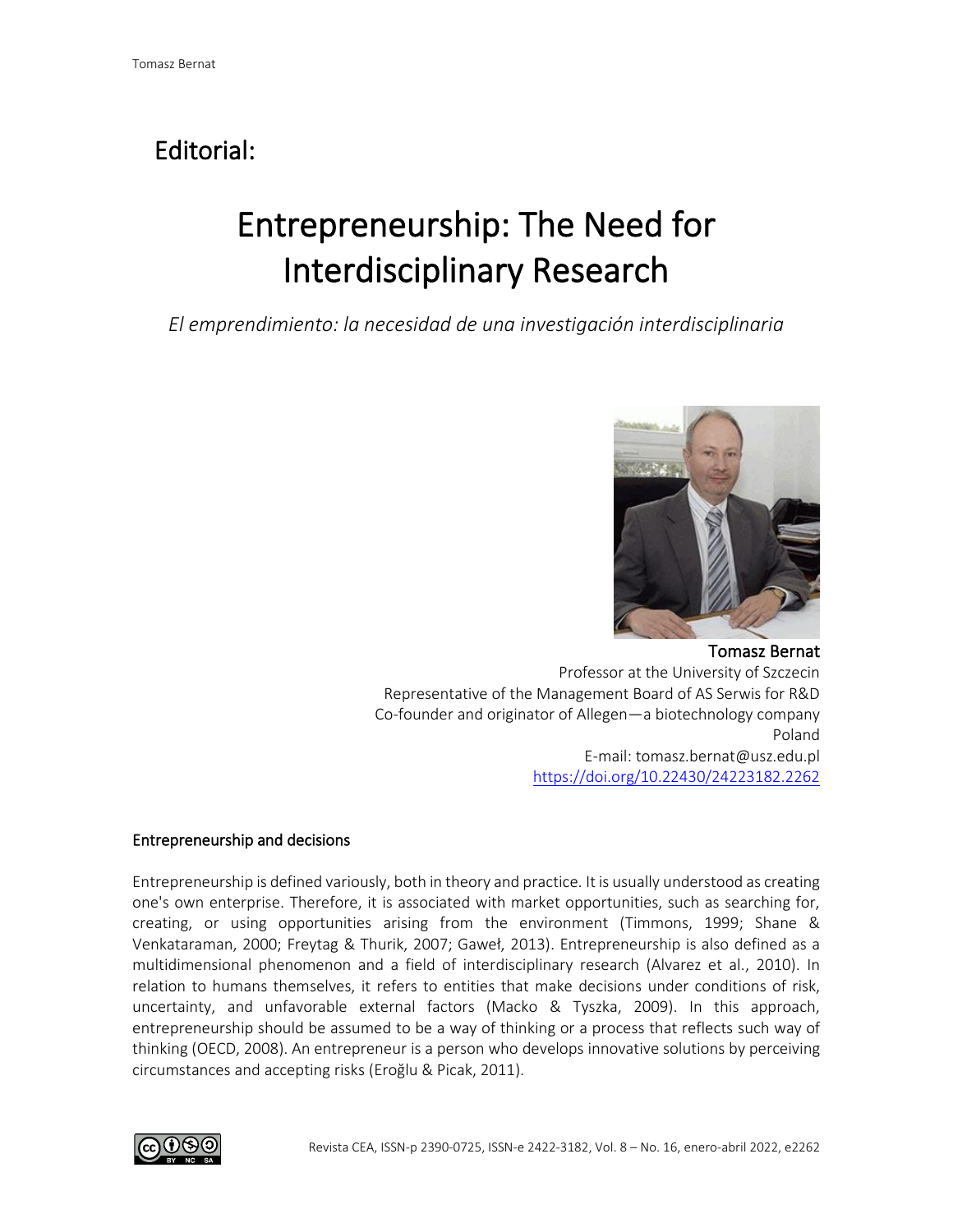Considering this way of defining entrepreneurship under the concept of decision-making, the study of its foundations and motives becomes an important topic in interdisciplinary research. Thus, encouraging a particular way of thinking, acting, or making certain decisions is also related to entrepreneurship research. Aside from economic factors, psychological and biological variables are key determinants of entrepreneurship as well.

#### Entrepreneurship and the psychology of decision-making

Research in psychology mainly concerns two areas, including the differentiation between personspersonality and situational variables (Smith-Hunter et al., 2003; Zhao & Seibert, 2006; Zhao et al., 2009). Recent studies in the field report the following entrepreneurial factors: life satisfaction, high self-esteem, and optimism (Laguna et al., 2016).

Research into the personality traits of entrepreneurs suggests their significant impact on business decisions. Such traits include the tendency to take risks, the need to achieve results, locus of control, the freedom to make decisions, financial benefits from one's own activity, security, and employment control (Apergis & Fafaliou, 2011). The Big Five Personality Traits model (or the OCEAN model) is frequently used as a research tool in this context (Zhao & Seibert, 2006).

#### Biology of entrepreneurial decision-making

The next group consists of biological factors (genes), which can be considered to be determinants influencing a person's engagement in entrepreneurship. They do not act directly; that is, although the entrepreneurial genes cannot be identified, they can influence engagement in entrepreneurial activity in four different ways (Nicolaou & Shane, 2009). First, they may affect the chemical mechanisms in the brain responsible for shaping emotions, feelings, and the perception of sensations. Second, they might predispose individuals to develop characteristics that increase their tendency to engage in entrepreneurship, such as extraversion, a sense of control, and/or the need for achievement. Third, they may make people more sensitive to environmental stimuli (e.g., greater involvement in the creation of a project as a result of recognizing appropriate circumstances and occasions). Finally, they might affect a person's mental state resulting from an entrepreneurial environment (e.g., the entrepreneurs' parents and children who follow them). Entrepreneurship research may, therefore, encompass a broader analysis of human genetic factors for decision-making.

#### **REFERENCES**

- Alvarez, S. A., Barney, J. B., Young, S. L. (2010). Debates in Entrepreneurship: Opportunity Formation and Implications for the Field of Entrepreneurship. In: Acs Z., Audretsch D. (eds) *Handbook of Entrepreneurship Research. International Handbook Series on Entrepreneurship*, v. 5. Springer[. https://doi.org/10.1007/978-1-4419-1191-9\\_2](https://doi.org/10.1007/978-1-4419-1191-9_2)
- Apergis, N., Fafaliou, I. (2011). The determinants of business start-ups in tertiary education: evidence for Greece through a panel data approach. *Journal of Economics and Finance*, v. 38, 287- 301. <https://doi.org/10.1007/s12197-011-9216-5>